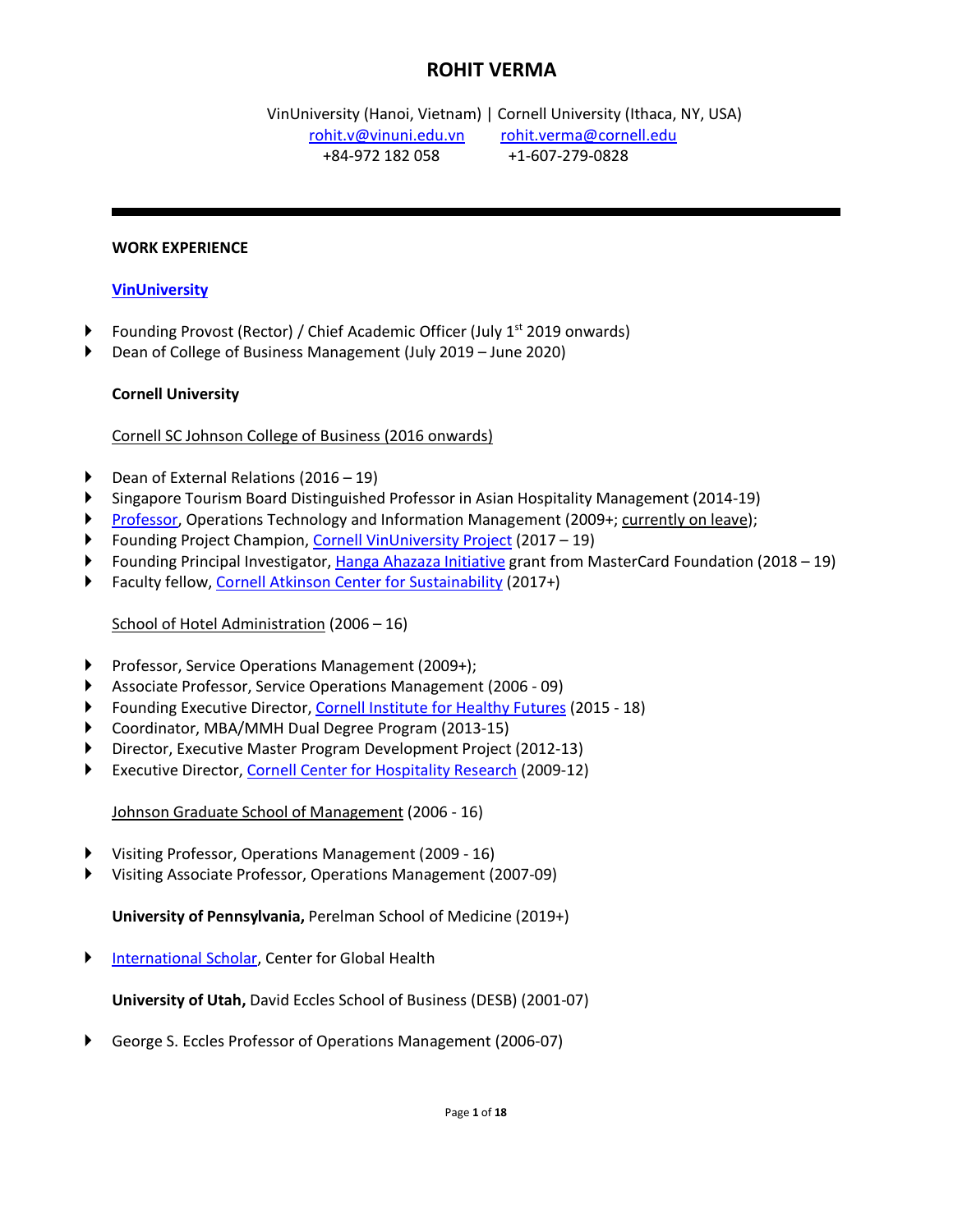- ► Professor, Operations Management (2006-07)
- ► Associate Professor, Operations Management (2001-06)
- ► Thayne Robson [Fellow \(2003-06\)](http://pomsmembers.org/dotnetnuke/Home/Post/451/Past-Wickham-Skinner-Winners-Early-Career-Research-Accomplishments-Awards)
- ► Vice President, DESB Faculty (2005-06)
- ► Area Coordinator, Operations Management (2003-06)
- ► [Chair, University](https://offices.depaul.edu/academic-affairs/faculty-resources/scholarship/urc/Pages/inquiry.aspx) Technology Transfer Committee (2004-05)
- ► Co-Chair, Engineering-Business Joint Program (2004-06)

#### **DePaul University**, Kellstadt Graduate School of Business (1995-02)

- ► Associate Professor (2001-02)
- ► Assistant Professor (1997-01); Visiting Assistant Professor (1995-97)

#### **Visiting Appointments**

- ► German Graduate School of Management and Law, Germany (2011, 12, 13, 14)
- ► Korea University, Korea (2013)
- ► Hong Kong Polytechnic University, China (2013)
- ► Nyenrode Business University, The Netherlands (2010)
- Instituto de Empresa, Spain (2008)
- ► Helsinki School of Economics and Business Administration, Finland (1996, 98, 04)
- ► Indian School of Business, India (2006)
- ► Norwegian School of Logistics, Norway (2005, 06)
- ► University of Sydney, Australia (1998)

#### **EDUCATION**

- ► **Ph.D.**, Business Administration, David Eccles School of Business, University of Utah (1996)
- **M.S.**, Metallurgical Engineering, University of Utah (1993)
- ► **B**.**Tech**., Indian Institute of Technology, Kanpur, India (1990)

#### **HONORS AND AWARDS**

#### **Research Awards**

- ► *[Fellow](https://decisionsciences.org/wp-content/uploads/2020/11/2020-Fellows-Citations.pdf) (2020)* Decision Sciences Institute.
- ► *[Lifetime Achievement](http://poms.org/2006/10/awards.html) Award (2018)* College of Service Operations, Production and Operations Management Society.
- ► *Most Influential [Service Operations Paper Award](http://poms.org/2006/10/awards.html) (2019 and 2015)* College of Service Operations, Production and Operations Management Society.
- ► *Industry [Relevance Award](https://sha.cornell.edu/faculty-research/centers-institutes/chr/research-publications/awards/) (six-time winner: 2018, 2017, 2014, 2011, 2009, 2007)* Cornell Center for Hospitality Research.
- ► *Jack Meredith Best Paper Award (2014)* Journal of Operations Management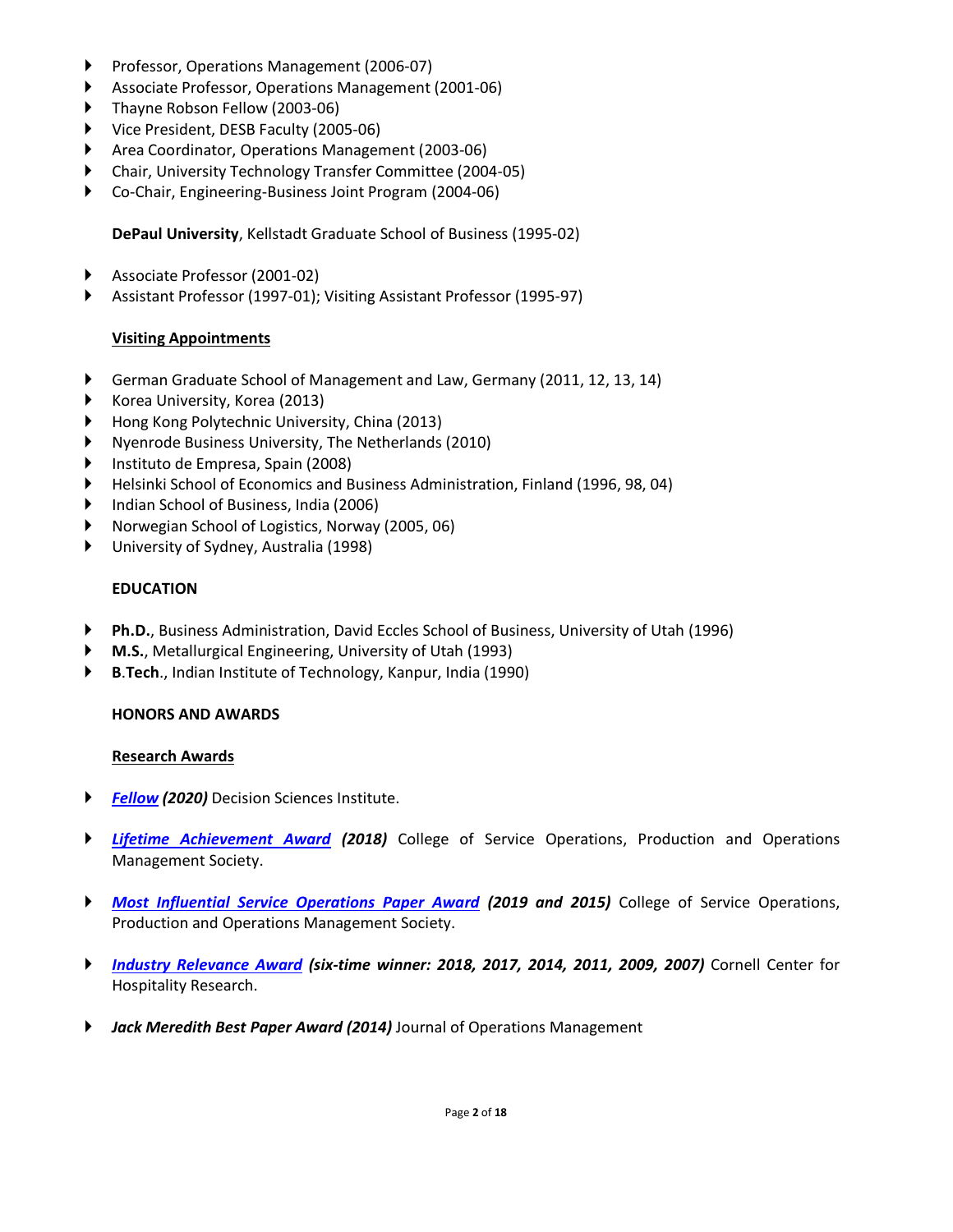- ► *Christopher Lovelock Best Paper Award (2009)* Art & Science of Service Conference.
- ► *1st Recipient of Wickham Skinner Early Career Research Accomplishments Award (2001)* Production and Operations Management Society
- ► *Sprit of Inquiry Award (2000)* DePaul University.
- **Best Paper Award (1999)** Service Management Association International Conference.
- ► *Doctoral Dissertation Research Award (1994)* APICS and Mkt Science Institute (94)

# **Teaching-related Awards**

- ► *Teaching Excellence Award (2011)* Cornell School of Hotel Administration.
- ► *Teaching Excellence Award (2007)* David Eccles School of Business, Univ of Utah.
- ► *Teaching Innovation Award (1998)* Department of Management, DePaul University.
- ► *Doctoral Student Teaching Award (1995)* David Eccles School of Business, Univ. of Utah.
- Best Case Study Award (2006) CIBER / IU and POMS.

# **Service Awards**

► *Professional Service Award (2006)* David Eccles School of Business, University of Utah.

# **Scholarships**

- **Graduate Research Fellowship** United States Bureau of Mines (1989-91).
- ► *National Talent Search Scholarship* Government of India (1983-89).
- ► *State Talent Search Scholarship* State of Bihar, India (1983-85).

**RESEARCH (Link to [Google Scholar Page\)](https://scholar.google.com/citations?user=b6qtIEgAAAAJ&hl=en)**

# **Under Review for Journal Publication**

- Long, L., Hu., K., and Verma, R. (2021) "Service Chains' Operational Strategies: Standardization or Customization? Evidence from the Nursing Home Industry", revise and re-submit, *Manufacturing & Service Operations Management*.
- Lee, J., Han, S., Edvardsson, B., and Verma, R. (2021) "Mobile technology adoption among hotels: managerial issues and opportunities", revise and resubmit, *Tourism Management Perspectives*.
- Zhong, L., and Verma. R. (2021) "Stranger in the room? Acceptance, guest requirements, satisfaction, and use of hotel service robots", revise and resubmit, *Cornell Hospitality Quarterly*.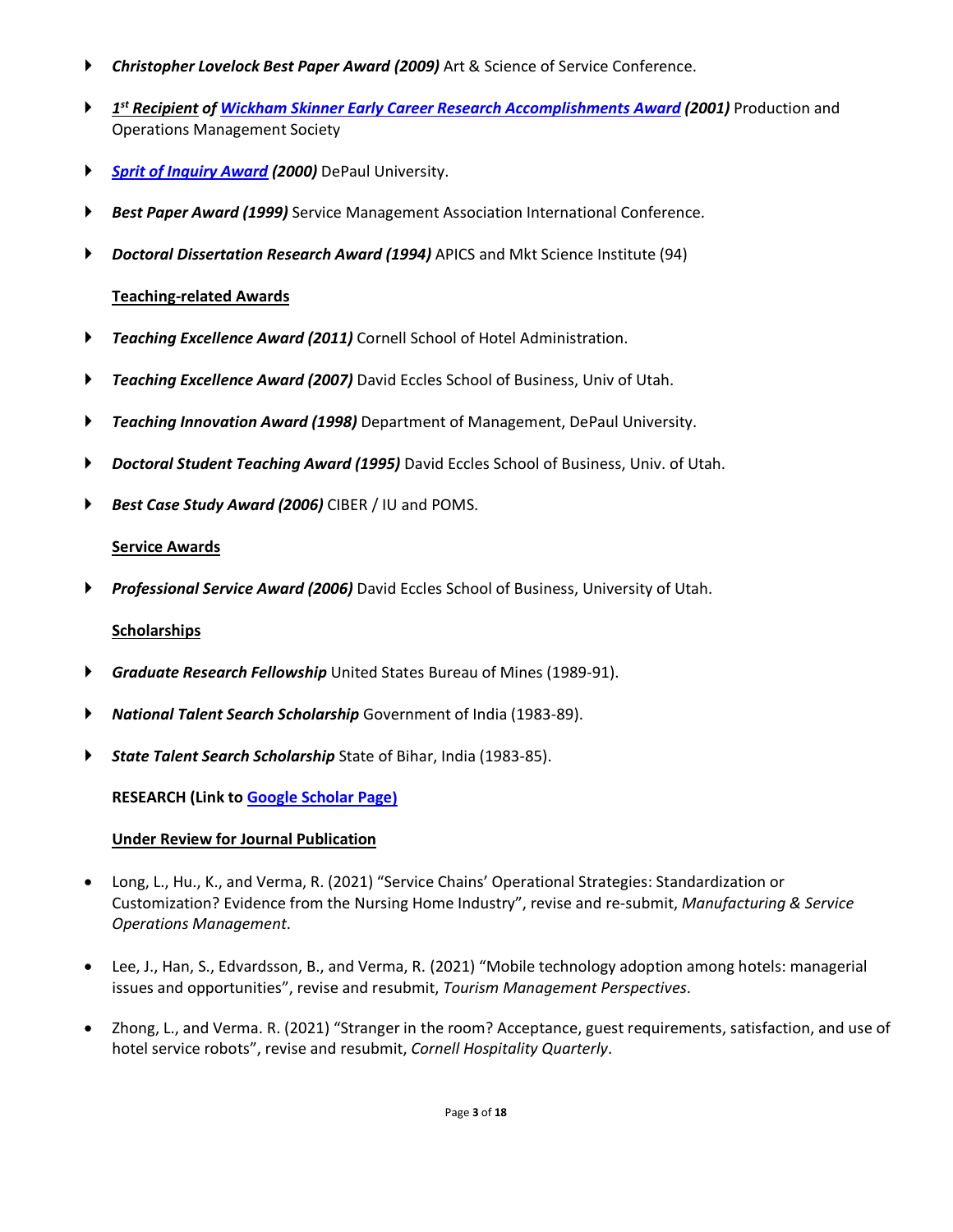### **Published Journal Articles (total: 82)**

- Segarra-Ona, M., Peiro-Signes, A., and Verma, R. (2020). "Fostering Innovation through Stakeholders' Engagement at the Healthcare Industry: Tapping the Right Key", *Health Policy*, Vol. 124, No. 8.
- Secchi, E., Roth, A., and Verma, R. (2020). "The Effect of Service Improvisation Competence on Hotel Performance", *International Journal of Operations and Production Management*, Vol. 40, No. 3.
- Jingjing L., Jiyoung, K., Verma, R. and Choi, S. (2020). "The Effect of Companion's Role-Play Quality on the Patient's Perceived Healthcare Service Quality, Korean Journal of Service Management, Vol. 21, No. 1.
- Solnet, D, Subramony, M., Golubovskaya, M, Snyder, H, Liberman, O, Gray, W. and Verma, R. (2020). "Frontline Service Worker Wellness: Lessons from Interactional Psychology", *Journal of Service management*, Vol. 31, No. 5.
- Secchi, E., Roth, A. and Verma, R. (2019). "The Impact of Service Improvisation Competence on Customer Satisfaction: Evidence for the Hospitality Industry", *Production and Operations Management*, Vol 28, No 6.
- Kong, L, Sadatsafavi, H and Verma, R (2019). "Usage and Impact of Information and Communication Technologies in Healthcare Delivery", *Service Science,* Vol 11, No. 3.
- McColl-Kennedy, J., Danaher, T., Gallan, A., Orsingher, C., Lervik-Olsen, L., and Verma, R. (2017) "How Do You Feel Today? Transforming Patient and Family Experiences in Health Care to Enhance Emotional Well-Being", *Journal Business Research*, Vol. 79.
- Dixon, M., Victorino, L., Kwortnik, R. and Verma, R. (2017) "Surprise, Anticipation, and Sequence Effects in the Design of Experiential Services", *Production and Operations Management*. Vol. 26, No. 5.
- Kim, S., Choi, S. and Verma, R. (2017) "Providing feedback to service customers: The effect of the presentation order and repetition of feedback types". *Journal of Service Management*, Vol. 28. No. 2.
- Xie, X, Anderson, C. and Verma, R. (2017) "*Customer Preferences and Opaque Intermediaries". Cornell Hospitality Quarterly*, Vol. 58, No. 4
- Brandan-Jones, A, Lewis, M., Verma, R, and Walsman, M. (2016) "Examining the characteristics and managerial challenges of professional services: An empirical study of management consultancy in the travel, tourism, and hospitality industry" *Journal of Operations Management.* Vol. 42-43.
- Xie, K., Anderson, C. and Verma R. (2016) "Demand growth in services: A discrete choice assessment of full information and opaque distribution channels" *Decision Sciences*. Vol 47, No. 3.
- Lee, M, Verma, R. and Roth, A. (2015). "Understanding customer value in technology-enabled services: A numerical taxonomy based on usage and utility" *Service Science*, Vol 7., No 3.
- Peiró-Signes, Ángel, Segarra-Oña, María-del-Val, Verma R. (2015). "The effect of tourism clusters on U.S. hotel performance", *Cornell Hospitality Quarterly*. Vol. 56, No. 2.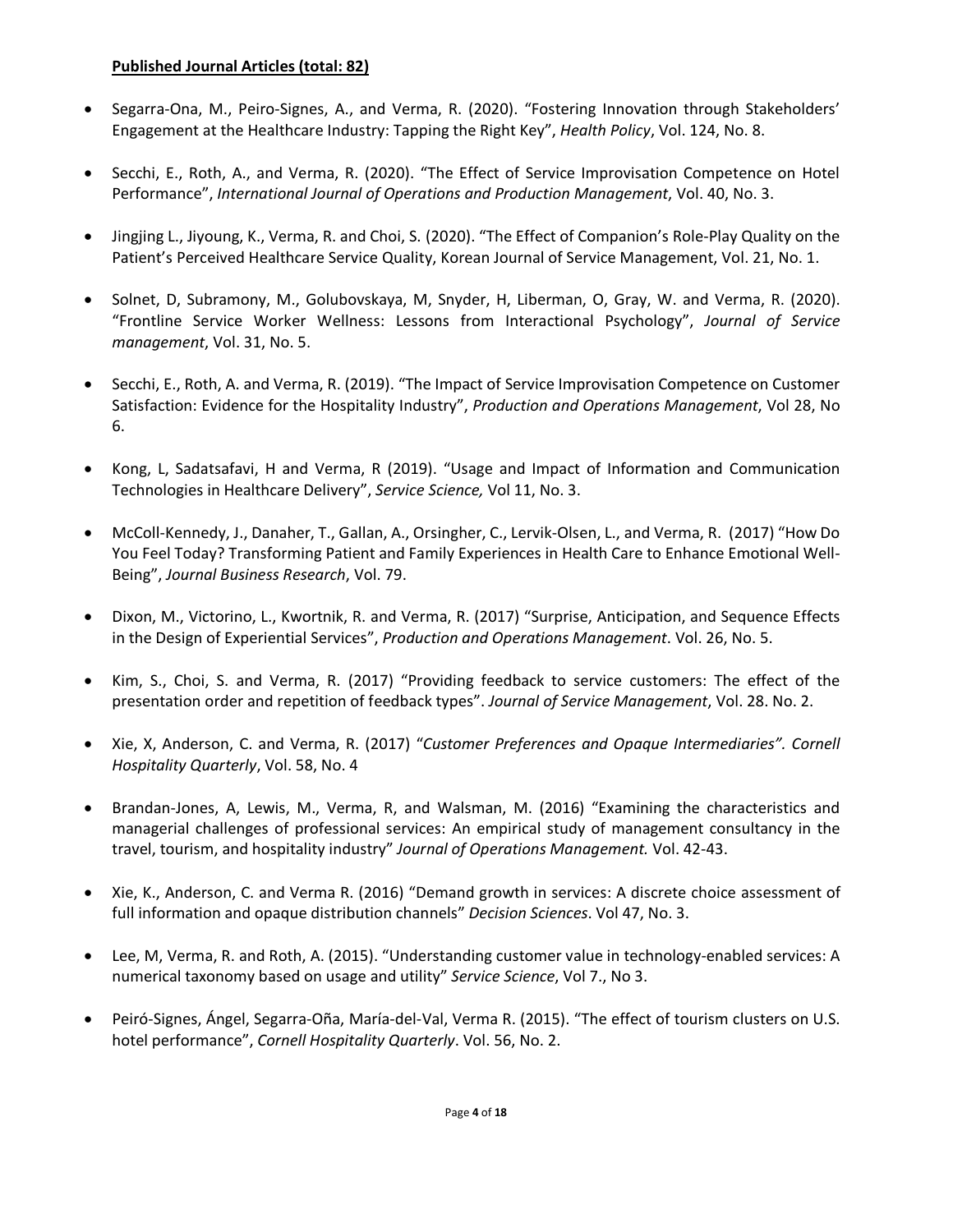- Zhang, J., Joglekar, N. and Verma R. (2014) "An empirical test of service eco-certification signaling effect in services." *Journal of Service Management*. Vol. 25, No. 4.
- Dixon, M., Karniouchina, E., Rhee, van der B., Verma R., and Victorino, L. (2014) "The role of coordinated marketing-operations strategy in services: Implications for managerial decisions and execution." *Journal of Service Management*. Vol. 25, No. 2.
- Han, S. and Verma, R. (2014) "Why attend tradeshows? An assessment of exhibitor and attendees preferences" *Cornell Hospitality Quarterly*, Vol. 55, No. 3.
- Zhang, J., Joglekar, N., Heineke, J., and Verma, R. (2014) "Eco-efficiency of service co-production: connecting eco-certifications and resource efficiency in U.S. hotels" *Cornell Hospitality Quarterly*, Vol. 55, No. 3.
- Segarra-Oña, María-del-Val, Peiró-Signes, Ángel, Mondejar, Jose, Vargas Manuel, Verma, R. (2014) "The impact of environmental certification on hotel guest ratings." *Cornell Hospitality Quarterly*. Vol. 55, No. 1.
- Victorino, L., Verma, R. and Wardell D. (2013) "Script usage in customized and standardized service encounters: Implications for perceived service quality." *Production and Operations Management*, Vol. 22, No 3.
- Dixon, M. and Verma, R. (2013) "Sequence effects in service bundles: Implications for service design and scheduling." *Journal of Operations Management*, Vol. 31, No. 3.
- Thakran, K and Verma R. (2013) "The emergence of hybrid online distribution channels in hospitality, travel and tourism." *Cornell Hospitality Quarterly*. Vol. 54, No. 3.
- Victorino, L., Verma, R., Bonner, B., and Wardell D. (2012) "Can customers detect script usage in service encounters? An experimental video analysis" *Journal of Service Research*, Vol. 15, No 4.
- Peiró-Signes, Ángel, Segarra-Oña, María-del-Val, Miret-Pastor, Luis, Verma, R. (2012) "The effects of localization on economic performance" *European Planning Studies*, Vol. 20, No 8.
- Zhang, Jie, Joglekar, N., and Verma, R. (2012) "Pushing the frontier of sustainable service operations management: evidence from US hospitality industry" *Journal of Service Management*, Vol. 23, 3.
- Verma, R., Stock, D., and McCarthy, L. (2012) "Customer preferences for online, social media, and mobile innovations in the hospitality industry" *Cornell Hospitality Quarterly*, Vol. 53, No. 3.
- Zhang, Jie, Joglekar, N., and Verma, R. (2012) "Exploring resource efficiency benchmarks for environmental sustainability in hotels" *Cornell Hospitality Quarterly*, Vol. 53, 3.
- Segarra-Oña, María-del-Val, Peiró-Signes, Ángel, Verma, R., and Miret-Pastor, Luis (2012) "Does environmental certification help the economic performance of hotels? Evidence from the Spanish hotel industry" *Cornell Hospitality Quarterly*, Vol. 53, No. 3.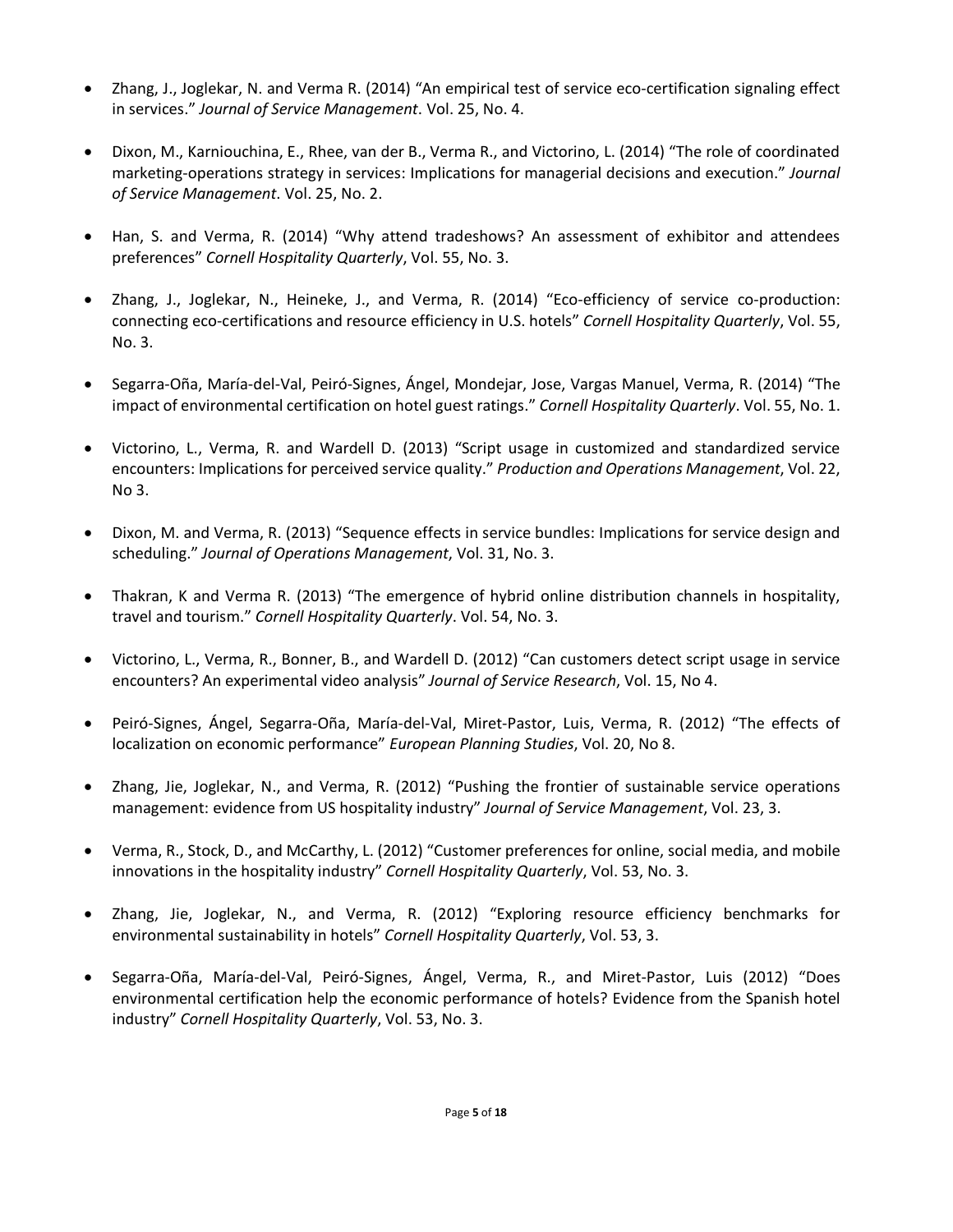- MacDonald, L., Anderson, C. K., Verma, R. (2012). "Using revealed- and stated-preference customer choice models for making pricing decisions in services: An illustration from the hospitality industry", *Journal of Revenue and Pricing Management*, Vol. 11. No. 2.
- Ding, X., Yang H., Verma R. (2011) "Customer experience in online financial services: A study of behavioral intentions for techno-ready market segments", *Journal of Service Management*, Vol. 22, No 3.
- Peiró-Signes, Ángel, Segarra-Oña, María-del-Val, Miret-Pastor, Luis, Verma, R. (2011) "Eco-innovation attitude and industry's technological level" *Environmental Engineering and Management Journal*, Vol. 10, No 12.
- Verma, R. (2010) "Customer choice modeling in hospitality services: A review of past research and discussion of dome new applications", *Cornell Hospitality Quarterly*, Vol. 51, No. 4.
- Ding, D.X., Hu, P.J., Verma, R., and Wardell, D. (2010) "The impact of service system design and flow experience on customer satisfaction in online financial services", *Journal of Service Research*, Vol. 13, No 1.
- Kimes, S., Verma, R. and Hart, C. (2010) "Revenue management at the Hong Kong Grand: The dine in grandeur dilemma", *INFORMS Transactions on Education*, Vol. 10, No. 3.
- Rhee, B., Verma, R., and Plaschka, G. (2009) "Understanding tradeoffs in the supplier selection process: The role of flexibility, delivery, and value-added services/support", *International Journal of Production Economics*, Vol. 120, No. 1.
- Karniouchina, E., Moore, W.L., Rhee, B., and Verma, R. (2009) "Issues in the use of ratings-based versus choice-based conjoint analysis in operations management research", *European Journal of Operational Research*, Vol. 197, No. 1.
- Victorino, L., Verma, R., and Karniouchina, E. (2009) "Exploring the use of the abbreviated technology readiness index for hotel customer segmentation", *Cornell Hospitality Quarterly*, Vol. 50, No.3.
- Verma, R., Plaschka, G., Hanlon, B., Livingston, A, and Kalcher, K. (2008) "Predicting customer choices in cervices using discrete choice analysis", *IBM Systems Journal* (special issue on *Service Science, Management and Engineering*), Vol. 47, No. 1.
- Verma, R. (2008) "Outback steakhouse in Korea: A commentary", *Cornell Hospitality Quarterly* Vol. 49, No. 1.
- Metters, R. and Verma, R. (2008) "Service outsourcing: Historical perspectives and future research directions", *Journal of Operations Management* Vol. 26, No. 2.
- Youngdahl, W. and Verma, R. (2008) "Offshoring of service and knowledge Work", *Journal of Operations Management,* Vol. 26, No. 2.
- Ding, X., Verma, R. and Iqbal, Z. (2007) "Self-service technology and online financial service choice", *International Journal of Service Industry Management*, Vol. 18, No. 3.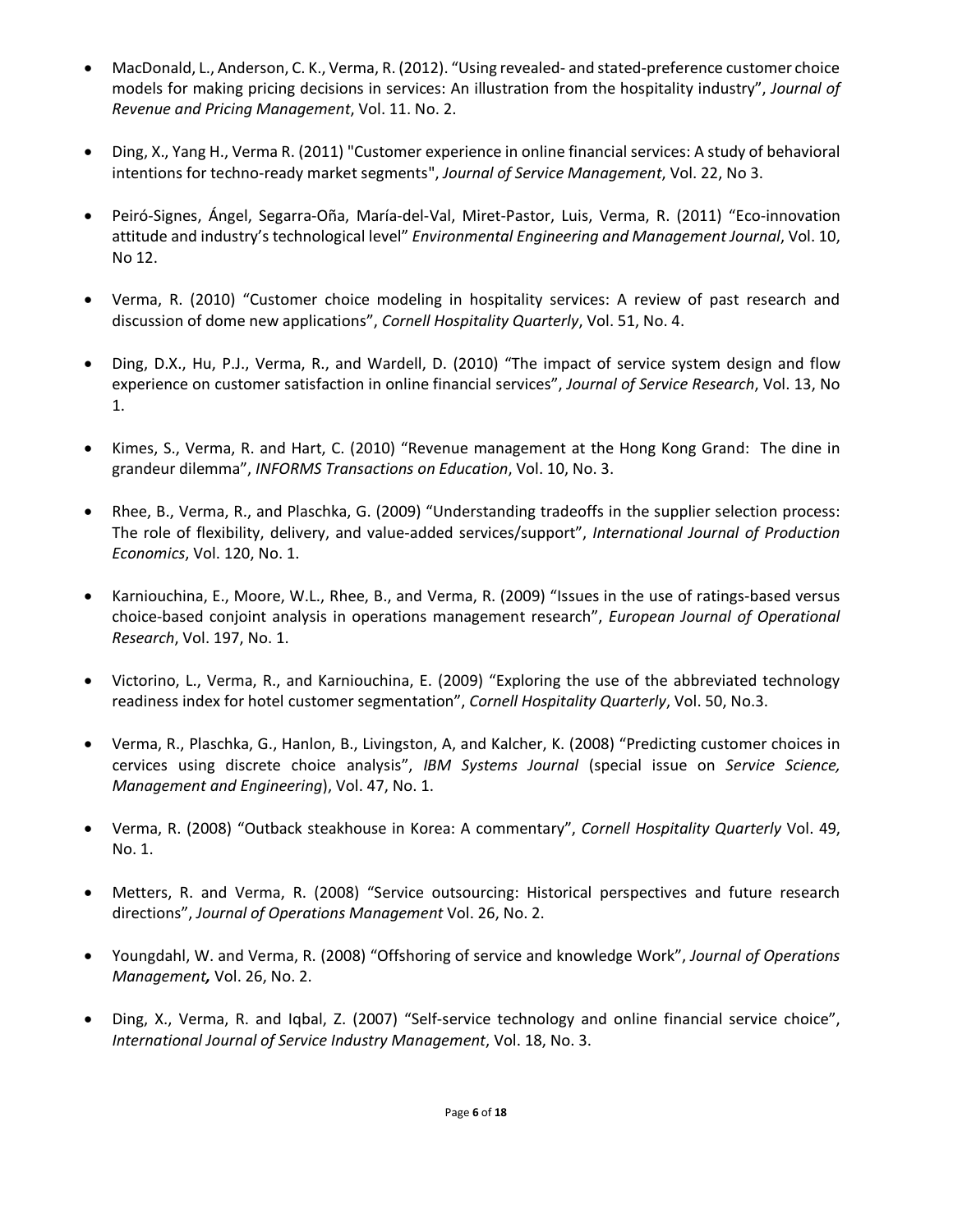- Van der Rhee, B., Verma, R., Plaschka, G., and Kickul, J. (2007) "Technology readiness, learning goals and eLearning: Searching for synergy", *Decision Sciences Journal of Innovative Education*, Vol. 5, No. 1.
- Gupta, S., Verma, R., Victorino, L. (2006) "Empirical research published in *Production and Operations Management* (1992-2005): Trends and future research directions", *Production and Operations Management*, Vol. 15, No. 3.
- Li, S., Madhok, A., Plaschka, G., and Verma, R. (2006) "Switching inertia and competitive asymmetry: A demand side perspective" *Decision Sciences*, Vol. 37, No. 4.
- Feickert, J., Verma, R., Plaschka, G., Dev, C. (2006) "Hotel security: Guest preferences and willingness to pay" *Cornell Hotel and Restaurant Administration Quarterly*, Vol. 47, No. 3.
- Verma, R., Louviere, J., Burke, P. (2006) "Using market-utility-based approach to designing government and public services: Case illustration from United States Forest Service", *Journal of Operations Management,* Vol. 24, No. 4.
- Ding, X., Wardell, D., Verma, R. (2006) "An assessment of SPC-based approaches for charting student evaluation scores" *Decision Sciences Journal of Innovative Education*, Vol. 4, No. 2.
- Karniouchina, E.V., Victorino, L., Verma, R. (2006) "Product and service innovation: Ideas for future crossdisciplinary research", *Journal of Product Innovation Management*, Vol. 23, No. 3.
- Iqbal, Z., and Verma, R. (2006) "Competing online: Studying consumer choice drivers for online financial services", *Journal of Internet Commerce*, Vol. 5, No. 1.
- Verma, R., Youngdahl, W., McLaughhlin, C. and Johnston, R. (2006) "Innovative operations management applications in not-for-profit, public and government services", *Journal of Operations Management*, Vol. 24, No. 4.
- Verma, R. and Plaschka, G. (2005). "Predicting customer choices", *MIT Sloan Management Review*, Vol. 47, No 1.
- Victorino, L., Verma, R., Plaschka, G., Dev, C. (2005) "Service innovation and customer choices in hospitality industry", *Managing Service Quality*, Vol. 15, No. 6.
- Verma, R., McLaughlin, C., Johnston, R., and Youngdahl, W. (2005) "Research opportunities in not-forprofit, government and public services: Charting a new research frontier", *Journal of Operations Management*, Vol. 23, No. 2.
- Verma, R., Iqbal, Z., and Plaschka, G. (2004). "Understanding customer choices in e-Financial services", *California Management Review*, Vol. 46, No. 4.
- Verma, R. and Plaschka, G. (2003). "The art and acience of customer choice modeling: reflections, advances, and managerial implications", *Cornell Hotel and Restaurant Administration Quarterly*, Vol. 44, No. 5-6.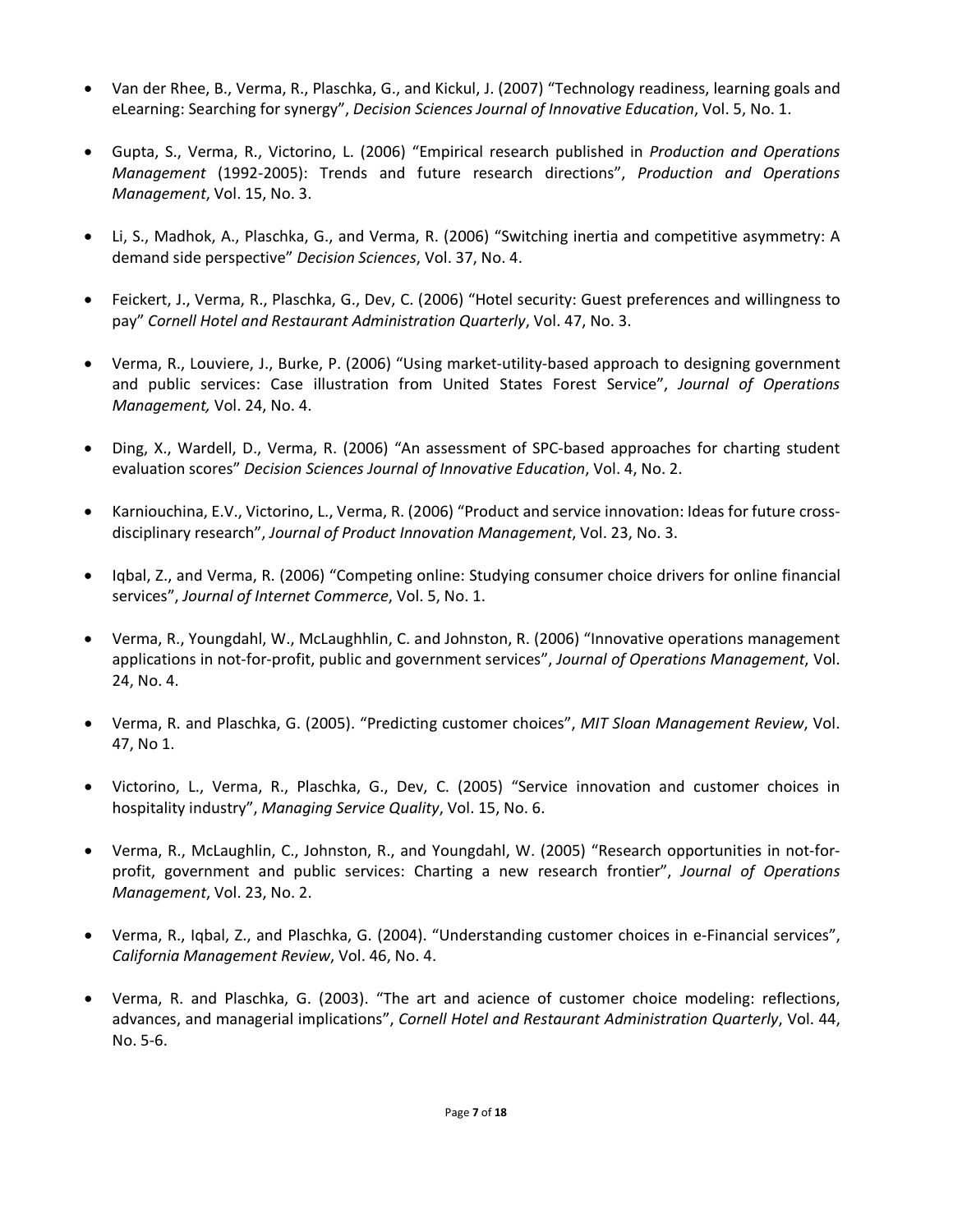- Goodale, J., Verma, R., and Pullman, M. (2003) "A market utility based model for capacity scheduling in mass services", *Production and Operations Management*, Vol. 12, No.2.
- Iqbal, Z., Verma, R., and Baran, R. (2003) "Understanding customer choices & preferences for Ttansactionbased e-Services", *Journal of Service Research*, Vol. 6, No. 1.
- Thompson, G.M., and Verma, R. (2003) "Computer simulation in hospitality: Teaching, practice and research", *Cornell Hotel and Restaurant Administration Quarterly* Vol. 44, No. 2.
- Goodale, J., Verma, R. and Pullman, M. (2003) "Scheduling employees in hospitality services: The market utility-based approach", *Cornell Hotel and Restaurant Administration Quarterly* Vol. 44, No. 1.
- Hill, A., Collier, D., Froehle, C., Goodale, J., Metters, R., and Verma, R. (2002) "Research opportunities in service process design", *Journal of Operations Management*, Vol. 20, No. 2.
- Cook, L. and Verma, R. (2002) "Exploring the linkages between quality system, service quality, and performance excellence: Service providers' perspectives", *Quality Management Journal*, Vol. 9, No. 2.
- Verma, R., Plaschka, G. and Louviere, J. (2002) "Understanding customer choices: A key to successful management of hospitality services", *Cornell Hotel and Restaurant Administration Quarterly*, Vol. 43, No. 6.
- Verma, R., Fitzsimmons, J., Heineke, J. and Davis, M. (2002) "New issues and opportunities in service design research," *Journal of Operations Management*, Vol. 20, No. 2.
- Verma, R., Thompson, G., Moore, W. and Louviere, J. (2001) "Effective design of products/services: An approach based on integration of marketing and operations management decisions", *Decision Sciences*, Vol. 32, No. 1.
- Pullman, M., Verma, R. and Goodale, J. (2000) "Service design and operations strategy formulation in multicultural markets", *Journal of Operations Management*, Vol. 19, No. 2.
- Verma, R. and Young, S.T. (2000) "Configurations of low-contact services", *Journal of Operations Management*, Vol. 18, No. 6.
- Boyer K. and Verma, R. (2000) "Multiple raters in operations strategy research", *Production and Operations Management*, Vol. 9, No. 2.
- Verma, R. and Boyer, K. (2000) "Service classification and management challenges", *Journal of Business Strategies,* Vol. 17, No. 1.
- Verma, R. (2000) "An Empirical assessment of management challenges in service factories, service shops, mass services and professional services", *International Journal of Service Industry Management*, Vol, 11, No. 1.
- Verma, R., Gibbs, G., and Gilgan, R. (2000) "Redesigning check processing operations using animated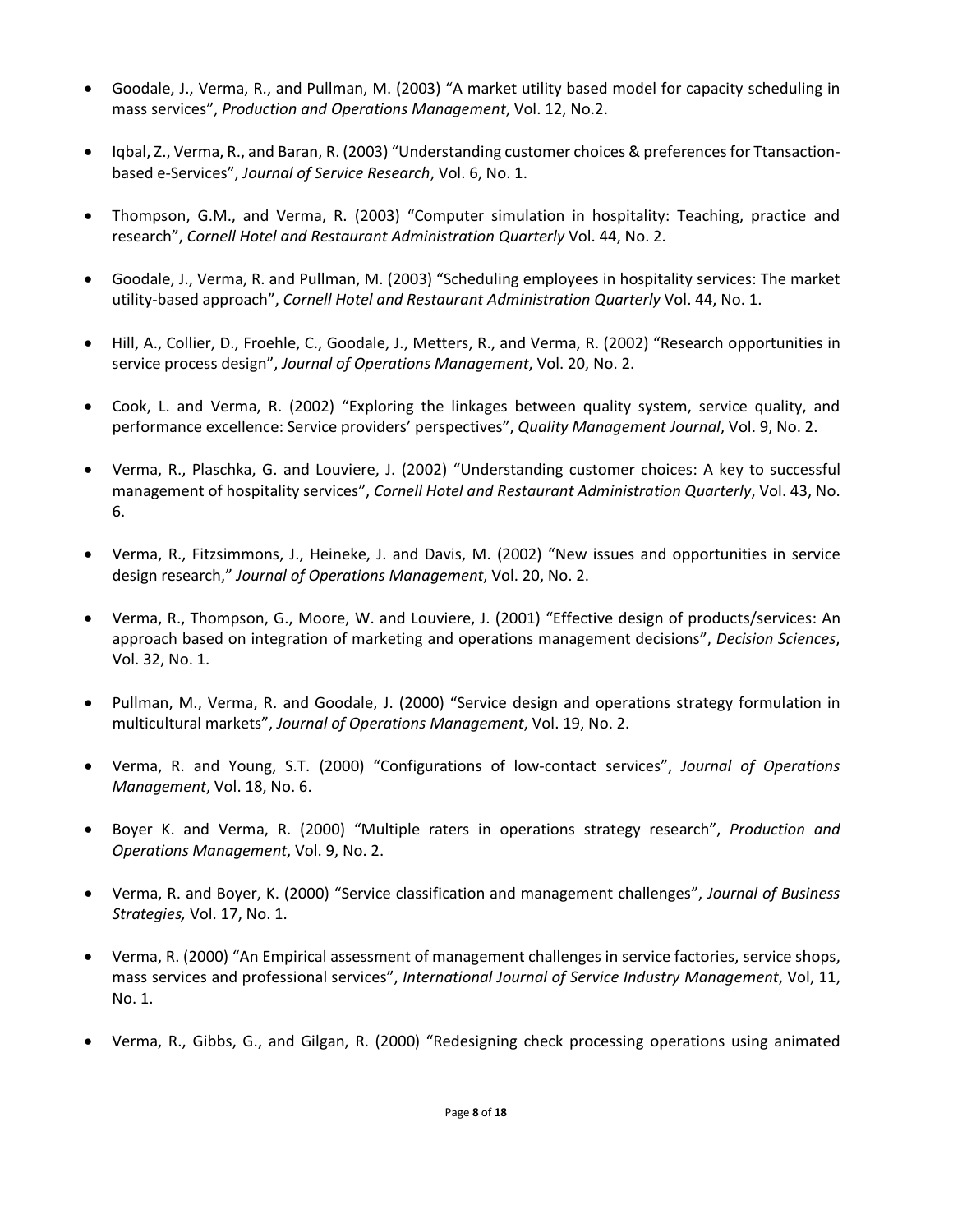computer simulation", *Business Process Management Journal*, Vol. 6, No. 1.

- Verma, R., Pullman, M., and Goodale, J. (1999) "Designing and positioning services for multicultural markets", *Cornell Hotel and Restaurant Administration Quarterly*, Vol. 40, No. 6.
- Verma, R., Thompson G., and Louviere, J. (1999) "Configuring service operations in accordance with customers' needs and preferences", *Journal of Service Research*, Vol. 1, No 3.
- Moore, W., Louviere, J. and Verma, R. (1999) "Using conjoint analysis to design product platforms", *Journal of Product Innovation Management* Vol. 16, No. 1.
- Verma R. and Thompson, G. (1999) "Managing service operations based on customer preferences", *International Journal of Operations and Production Management*, Vol. 19, No. 9.
- Verma, R. and Pullman, M. (1999) "An analysis of the supplier selection process", *Omega: The International Journal of Management Science*, Vol. 26, No. 6.
- Verma, R. and Thompson, G. (1998) "Discrete choice analysis in hospitality management research", *Journal of Hospitality and Tourism Research***,** Vol. 21, No. 1.
- Verma, R. (1997) "Management science, theory of constraints/optimized production technology and local optimization", *Omega: The International Journal of Management Science*, Vol. 25, No. 2.
- Verma, R. and Thompson, G. (1996) "Basing service management on customer determinants: The importance of hot pizza", *Cornell Hotel and Restaurant Administration Quarterly*, Vol. 37, No. 2.
- Verma, R. and Goodale, J. (1995) "Statistical power in operations management research", *Journal of Operations Management*, Vol. 13, No. 2.
- Rajamani R. and Verman, R. (1995) "Environment dependent breakage rates in ball milling", *Powder Technology***,** Vol. 84.
- Kapur, Velamakanni, B., Fuerestenau, D.W. and Verma, R. (1992) "Simulation of locked cycle grinding of multi-component feeds and its implication for stability and control of industrial comminution circuits", *Powder Technology*, Vol. 69, No. 1.

### **Textbooks (total: 3)**

- Enz, C., Kimes, S.E., Siguaw, J., Verma, R. and Walsh, K. "Achieving Success through Innovation: Cases and Insights from the Hospitality, Travel, and Tourism Industry", Business Expert Pres, 2016.
- Sturman, M., Corgel, J., and Verma R. (eds.) "The Cornell School of Hotel Administration on Hospitality; Cutting Edge Thinking and Practice" Wiley, 2011.
- Boyer, K. and Verma, R. "Operations and Supply Chain Management for the 21<sup>st</sup> Century" South-Western Cengage Learning, 2009.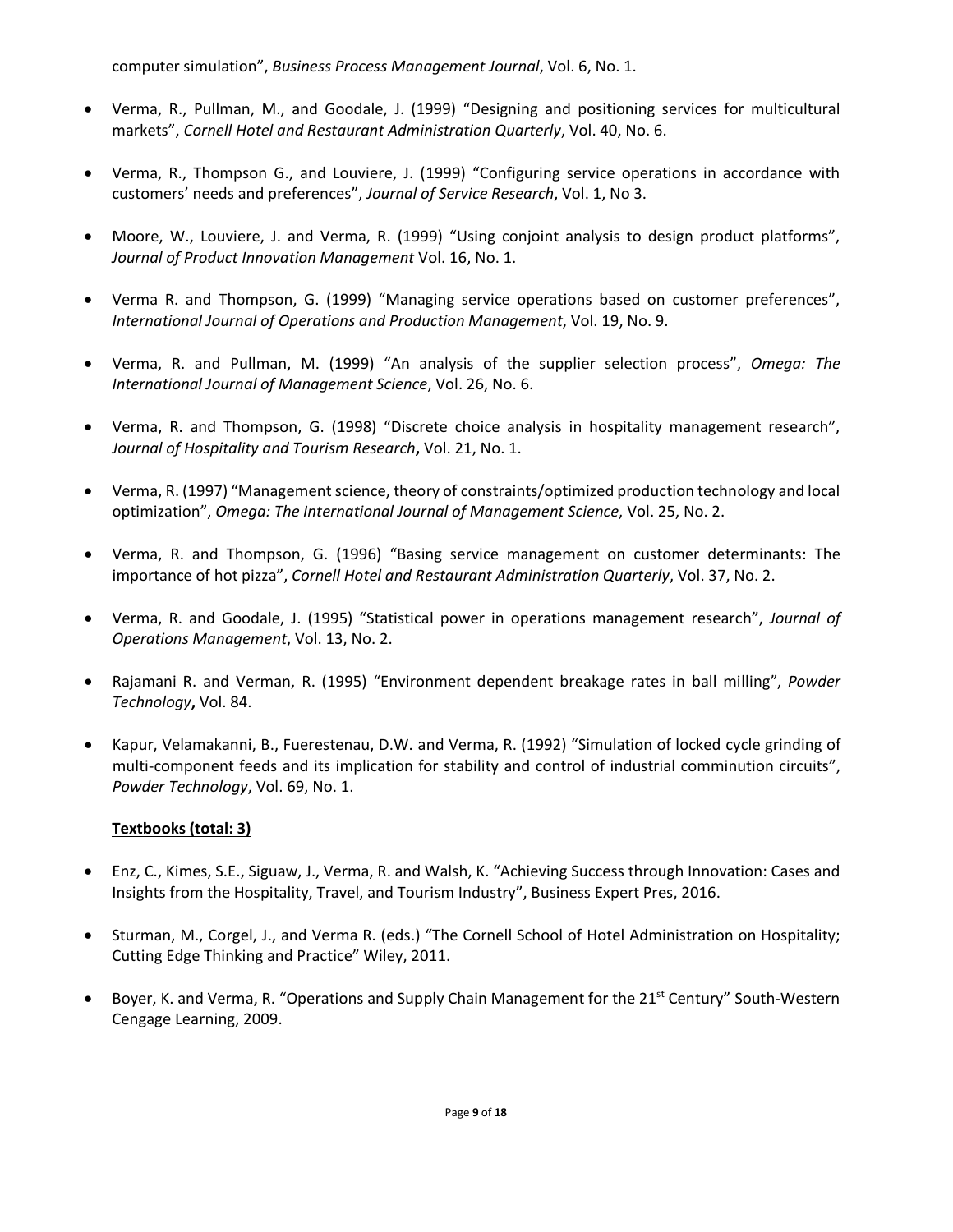• Verma, R. and Boyer, K. "Operations and Supply Chain Management: World Class Theory and Practice" South-Western Cengage Learning (International Edition), 2009

### **Book Chapters (total: 14)**

- Strong, A. and Verma, R. (2019) "High-Tech vs. High Touch Service Design in Healthcare: A Case for Considering the Emotional Biorhythm of the Patient in Technology Interventions. *Handbook of Service Science, Volume II.*
- Peiró-Signes, A, Segarra-Oña, M, Verma, R and Miret-Pastor, L. (2018) "Where Should I Locate My Hotel? An In-Depth Analysis of the Cluster Effect on Hotel Performance. *Agglomeration and Firm Performance*.
- Verma, R., Kong, L. and Zhen, L. (2017) "Operations Management in Hospitality, Travel and Tourism" *Handbook of Operations Management*. (edited by Marty Starr and Sushil Gupta)
- Zhang, J., Joglekar, N. and Verma, R. (2013) "Sustainability Measurements in the Built Environment: Asset Ownership & Operational Choices in the U.S. Hospitality Industry" in *Constructing Green: Sustainability and the Places We Inhabit* (edited by Rebecca Henn and Andrew Hoffman), MIT Press.
- Sturman, M., Corgel, J., and Verma, R. (2011) "Four Paths to Success in the Hospitality Industry" *The Cornell School of Hotel Administration on Hospitality; Cutting Edge Thinking and Practice*. Wiley.
- Verma, R. (2011) "Understanding and Predicting Customer Choices" *The Cornell School of Hotel Administration on Hospitality; Cutting Edge Thinking and Practice*. Wiley.
- Verma, R. (2011) "the Hospitality Business Environment" *Cornell Handbook of Applied Hospitality Strategy*. Sage Publishers.
- Krueger, N., Kickul, J., Gundry, L, Verma, R. & Wilson, F. (2010) "Discrete Choices, Trade-offs & Advantages: Modeling Social Venture Opportunities and Intentions", *International Perspectives on Social Entrepreneurship Research*. Palgrave.
- Tsai W., Schmidt, G. and Verma, R. (2007) "New Service Development", *Handbook of New Product Development*, Elsevier.
- Plaschka, G., Verma, R. and Squeo D. (2005) ""Seen, but not heard!" Assessing merger outcomes from a Market and Customer Perspective", Transatlantic Mergers & Acquisitions.
- Verma, R. (2001) "Services Marketing", *Handbook of Logistics and Supply Chain Management*, Ed. Brewer, A.M., and Hensher, D.A. Pergamon.
- Pullman, M.E., Goodale, J. and Verma, R. (2000) "Service Capacity Design with Integrated Market-Utility Based Method", *Service Product Development*, Eds: James Fitzsimmons, Sage Publications, Thousand Oaks, CA.
- Verma, R., Maher, T., and Pullman, M (1998). "Effective Product and Process Development Using Quality Function Deployment", *Integrated Product and Process Development: Methods, Tools, and Technologie*s,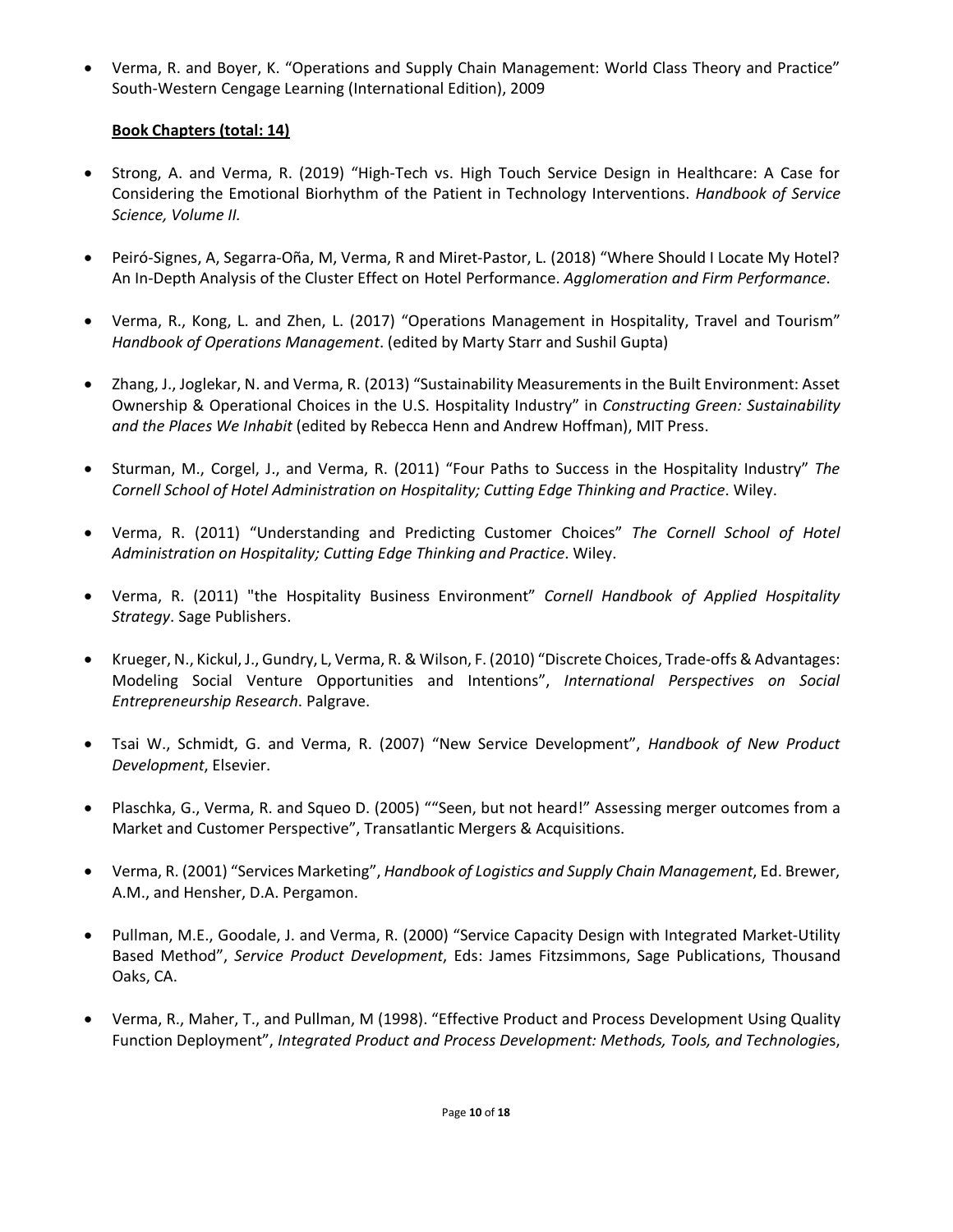John Wiley and Sons.

• Rajamani R., and Verma, R. (1992) "Effect of Milling Environment on the Breakage Rates in Dry and Wet Grinding", *Comminution: Theory and Practice*, The Society of Mining & Met. Engineers.

### **Cases (total: 3)**

- ► Kimes, S. Verma R., Hart, C.H. and Wirtz, J. (2016) "The Royal Dining Membership Program Dilemma" in Essentials of Services Marketing text (2nd edition) and 8th edition of Services Marketing: People, Technology, Strategy.
- ► Newman, S., Grikscheit G., Verma, R. and Malapati, V. (2007) "eBay Trust, Safety and Fraud", (*unpublished*). (Finalist, DSI Case Competition, 2007).
- ► Newman, S., Grikscheit, G., Verma, R., and Malapati, V. (2006) "eBay Customer Support Outsourcing", *European Case Clearing House*, 2006. (Winner, POMS and CIBER case competition, 2006)

### **Industry Articles (total: 45)**

- ► Verma, R. and Strong, A (2020). "From Wellness to Well-being", *Hotel Yearbook 2020*.
- ► Zhong, L. and Verma, R (2019) "Robot Rooms": How Guests Use and Perceive Hotel Robots", *Cornell Hospitality Reports*, Vol 19, No. 2.
- ► Verma, R. and Walsman, M. (2018). "Hoteliers are investing in Sustainability: Where Does it go from here?", *Hotel Yearbook 2018*.
- ▶ Zhang, J. and Verma R (2017) "What Matters Most for Your Guests: An Exploratory Study of Online Reviews", *Cornell Hospitality Reports*, Vol. 17, No. 4.
- ► Han, H., Mankad, S., Gavirneni, N., and Verma R (2016) "What Guests Really Think of Your Hotel: Text Analytics of Online Customer Reviews", *Cornell Hospitality Reports*, Vol. 16, No. 2.
- ► Secchi, E., Roth, A. and Verma, R (2016) "The Role of Service Improvisation in Improving Hotel Customer Satisfaction", *Cornell Hospitality Reports*, Vol. 16, No. 1.
- ► Bruns-Smith, A., Choy, V., Chong, H., and Verma, R. (2015) "Environmental Sustainability in the Hospitality Industry: Best Practices, Guest Participation, and Customer Satisfaction", *Cornell Hospitality Reports*, Vol. 15, No. 3.
- ► Verma, R and Withiam, G. (2015) "Hospitality Trends for 2015: Blending Order and Chaos", *Hotel Yearbook 2015*.
- ► Walsman, M, Dixon, M, Rush, R. and Verma, R. (2014) "It's More than Just a Game: The Effect of Core and Supplementary Services on Customer Loyalty", *Cornell Hospitality Reports*, Vol. 14, No. 23.
- ► Walsman, M., Verma, R. and Muthulingam, S. (2014) "The Impact of LEED Certification on Hotel Performance", *Cornell Hospitality Reports*, Vol. 14, No. 15.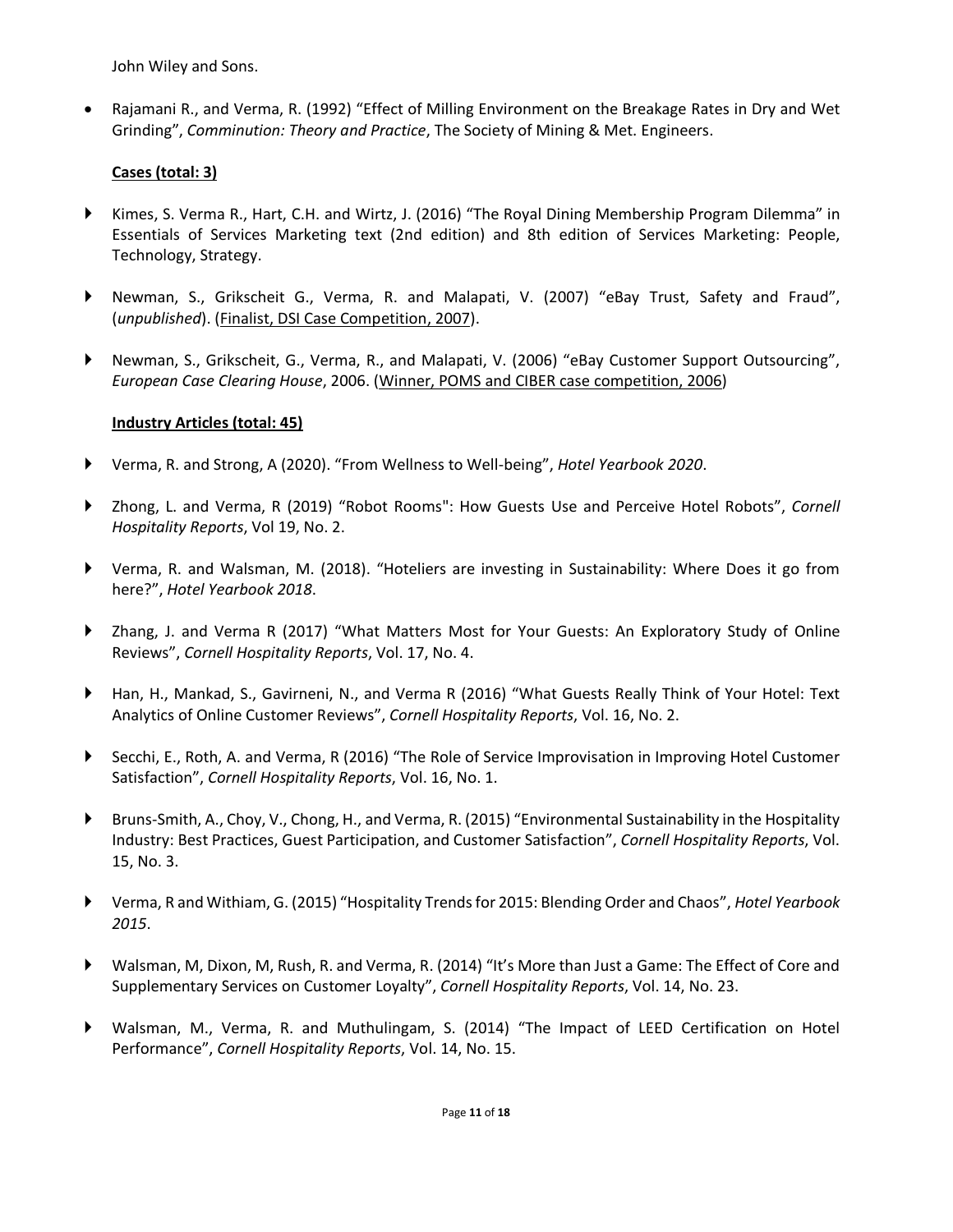- ► Han, S. and Verma, R. (2014) "The Future of Tradeshows: Evolving Trends, Preferences, and Priorities", *Cornell Hospitality Reports*, Vol. 14, No. 13.
- Segarra-Ona, M., Piero-Signes, A., Verma, R., Mondéjar-Jiménez, J., and Vargas-Vargas, M. (2014) "Environmental Management Certification (ISO 14001): Effects on Hotel Guest Reviews", *Cornell Hospitality Reports*, Vol. 14, No. 8.
- ► Zhang, J., Joglekar, N., and Verma, R. (2014) "Exploring the Relationship between Eco-certifications and Resource Efficiency in U.S. Hotels", *Cornell Hospitality Reports*. Vol. 14, No 7.
- ► Verma, R. and Withiam, G. (2014) "Hotel Trends 2014: The Industry Moves Forward", *Hotel Yearbook* 2014.
- ► Chong, H. and Verma, R. (2013) "Hotel Sustainability: Financial Analysis Shines a Cautious Green Light", *Cornell Hospitality Reports*. Vol. 13, No 10.
- ► Verma, R, Gupta, R, and Denison, J. (2012) "Connecting Customer Value to Social Media Strategies: Focus on India" 2012 *Cornell Hospitality Roundtable & Conference Proceedings*.
- ► Hollis, B. and Verma, R. (2012) "The Intersection of Hospitality and Healthcare: Exploring Common Area of Service Quality, Human Resources, and Marketing" 2-12 *Cornell Hospitality Roundtable & Conference Proceedings*.
- ▶ Han, S., and Verma, Rohit (2012) "The Effect of Corporate Culture and Strategic Orientation on Financial Performance: An Analysis of South Korean Upscale and Luxury Hotels" Vol 12, No 4, *Cornell Hospitality Reports*.
- ► Verma, R. and Withiam, G. (2012) "Eight Trends for the Hotel Industry in 2012", *Hotel Yearbook* 2012.
- ► Segarra-Oña, María-del-Val, Peiró-Signes, Ángel and Verma Rohit Verma (2011) "Environmental Management Certification and Performance in the Hospitality Industry: A Comparative Analysis of ISO14001 Hotels in Spain" Vol 11, No 22, *Cornell Hospitality Reports.*
- ► Verma R. and McGill, K. (2011) "2011 Travel Industry Benchmarking: Marketing ROI, Opportunities, and Challenges in Online and Social Media Channels for Destination and Marketing Firms" Vol 11, No 9, *Cornell Hospitality Reports*.
- ► McCarthy, L, Stock, D. and Verma, R. (2010) "How Travelers Use Online and Social Media Channels to Make Hotel-choice Decisions" Vol 10, No 18, *Cornell Hospitality Reports*.
- ► Enz, C., Verma, R., Walsh, K., Kimes, S. and Siguaw, J. (2010) "Cases in Innovative Practices in Hospitality and Related Services: Set 4", Vol. 10., No. 12. *Cornell Hospitality Reports*.
- ► Enz, C., Verma, R., Walsh, K., Kimes, S. and Siguaw, J (2010) "Cases in Innovative Practices in Hospitality and Related Services: Set 3" Vol 10, No 10, Cornell Hospitality Reports.
- ► Kimes, S., Enz, C., Siguaw, J., Verma, R., and Walsh, K. (2010) "Cases in Innovative Practices in Hospitality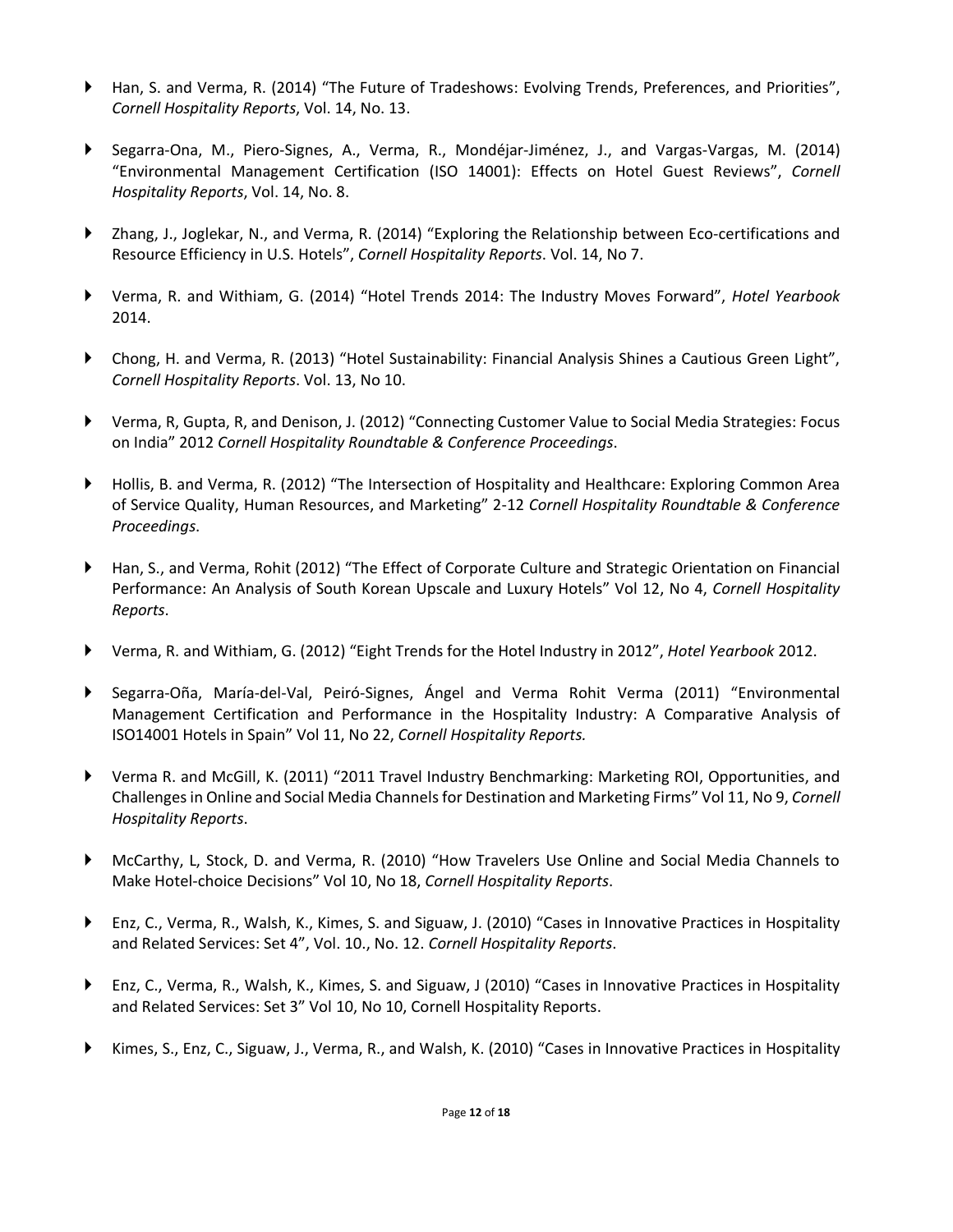and Related Services: Set 2", Vol. 10., No. 4. *Cornell Hospitality Reports*.

- ► Verma R. and Smith, Russell, A. (2010) "The Quest for Consistent Ratings" Vol 2. No. 2. *Cornell Hospitality Roundtable Proceedings.*
- ► Taylor, W. and Verma, R. (2010) "Customer Preferences for Restaurant Brands, Cuisine, and Food Court Configurations in Shopping Centers", Vol. 10., No 3. *Cornell Hospitality Reports.*
- ► Withiam, G. and Verma, R. "The Past is a Foreign Country" *Hotel Yearbook* 2010.
- ► Siguaw, J. , Enz C., Kimes, S., Verma, R. and Walsh, K. (2009) "Cases in Innovative Practices in Hospitality and Related Services: Set 1" Vol 9, No 17, *Cornell Hospitality Reports*.
- ► Dixon, M., Kimes, S. and Verma, R. (2009) "Customer Preferences and Use of Technology-Based Service Innovations in Restaurants", Vol. 9., No. 7. *Cornell Hospitality Reports.*
- ► Victorino, L., Verma, R. and Wardell, D. (2008) "Scripting the Service Encounter: Some Guidelines for the Hospitality Industry", Vol. 8., No. 20. *Cornell Hospitality Reports.*
- ► Verma R., Anderson C., Dixon M., Enz C., Thompson G., and Victorino L. (2008) "Key Elements in Service Innovation: Insights for the Hospitality Industry", Vol 1., No 1., *Cornell Hospitality Roundtable Proceedings*.
- ► Karniouchina K., Mishra H., and Verma R. (2008) "Exploring Consumer Reactions to Tipping Guidelines", Vol. 8., No. 8. *Cornell Hospitality Reports.*
- ► Verma R., Victorino L., and Karniochina K. (2007) "Segmenting Hotel Customers Based on the Technology Readiness Index", Vol. 7, No. 13. *Cornell Hospitality Reports.*
- ► Verma R. (2007) "Unlocking the Drivers of Customer Choices: Assessing Desirability and Willingness to Pay for Hospitality Services", Vol. 7, No. 2. *Cornell Hospitality Reports.*
- ► Verma, R. "iChoose—What Mobile Phone Customers Really Want", *Booz Allen and Hamilton* (September 2007) (with Harter, G., Heistermann, S., and Plaschka, G.)
- ► "Throttling the Customer", *MIT Sloan Management Review*, Intelligence Section, Summer 2006 (written by SMR staff David Wagner – based on series of research conversations with Rohit Verma during May – June 2006).
- ► "Understanding and Managing Obnoxious Customers", *MIT Sloan Management Review*, Intelligence Section, Winter 2005 (written by SMR staff Lauren Keller Johnson – based on a October 2004 white paper by Ray Coye and Rohit Verma).
- ► "How to make an Online Business Click", *MIT Sloan Management Review*, Intelligence Section, Summer 2004 issue. (written by SMR staff Alden Hayashi -- based on a January 2004 white paper by Rohit Verma, Zafar Iqbal and Gerhard Plaschka).
- ► "Using Choice Modeling in Service Management", *MIT Sloan Management Review*, Intelligence Section, 2003, 44 (2) (written by SMR staff Lauren Keller Johnson -- based on a Aug 2002 white paper by Rohit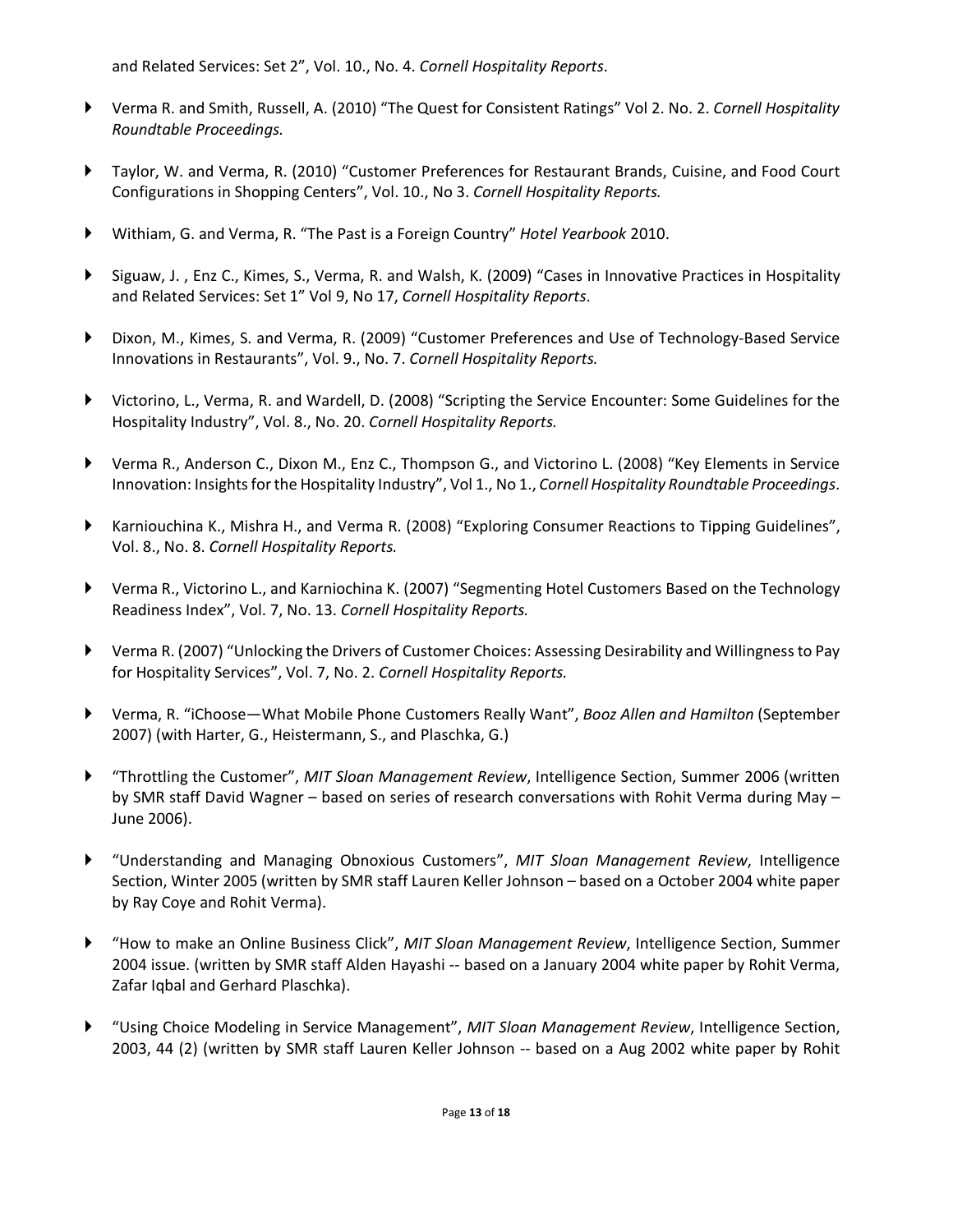Verma and Gerhard Plaschka).

- ► "Effective Design of Products/Services: An Approach based on Integration of Marketing and Operations Management Decisions" Research Paper Series of *APICS Education and Research Foundation*, #07016, 1999 (with Thompson, G.M., Moore, W.L., and Louviere, J.J.)
- ► "Using Conjoint Analysis to Design Product Platforms" *Marketing Science Institute Research Paper Series* 98-113 (with Moore, W.L. and Louviere, J.J.).
- ► "Want to Launch a Successful Academic Career? Then Build a Multi-Disciplinary Foundation", *Decision Line*, July 2003.
- ► "International Teaching Early in Academic Career", *Decision Line*, Vol. 30, No. 5, pp. 4-6, 1999 (with Boyer, K.K. and Youngdahl, W.)
- ► "My Operations Management Students' Love Linear Programming", *Decision Line*, Vol. 28, No. 4, 1997, pp. 9-12.

# **Research Grants**

- ► Towards a Green Recovery: Air Quality and Economic Productivity Under COVID-19 (Cornell Atkinson Center for Sustainability) (7/20 onwards).
- The Future of Tradeshows and Meetings, Center for Hospitality Research (9/11 onwards)
- Signature Restaurants and their Impact on Hotel Performance, Center for Hospitality Research (7/10 onwards) (with Kimes, S.)
- ► Technology-based innovations in the hospitality industry, Center for Hospitality Research (7/09 onwards)
- ► Innovation Practices in Hospitality, Center for Hospitality Research (7/08 onwards) (PI: Cathy Enz; Co-PIs: Kimes, S., Siguaw, J, Verma, R., Walsh, K.)
- ▶ Customer-based Service Design and Innovation for Membership Dining Programs, Fairmont, Raffles, Swissotel, Singapore (1/08 onwards) (Verma R. and Kimes, S.).
- ► Growing a Lasting Customer Base at Wiener Konzerthaus: An Assessment of Reveled and Stated Customer Preferences, Booz Allen Hamilton & Wiener Konzerthaus Austria (11/07 onwards). (Verma R. and Plaschka, G.)
- ▶ A Comprehensive Assessment of Hotel, Dining and Shopping and Leisure Preferences of Women Travelers in the United States, GGP National Survey Network (10/07 onwards).
- ► Market Assessment of Technology and Service Innovations in Dining and Foodservices at Shopping Centers, National Survey Network (10/07 onwards).
- ► Customer choices for Retail and Hospitality Services in United Kingdom, Hammerson (8/07 onwards)
- ► Customer choices for Retail and Hospitality Services in Finland, Citycon (8/07 onwards)
- ▶ Strategic Positioning of a Conference and Retreat Center, Lake Junaluska Conference and Retreat Center (7/07 onwards).
- ► A Systematic Assessment of Service Scripts in the Hospitality Industry, Institute for the Social Sciences, Cornell University (11/07 onwards) (Verma R and Victorino, L.). GRANT #2
- ► A Systematic Assessment of Service Scripts in the Hospitality Industry, Center for Hospitality Research, Cornell University (3/07 onwards) (Verma R and Victorino, L.). GRANT #1
- Productivity Enhancement in Service Center Operations: Case Study of eBay Operations. David Eccles School of Business (1/03 – 12/04).
- ► Understanding Value Drivers in Hospitality Services. Hospitality Sales & Marketing Association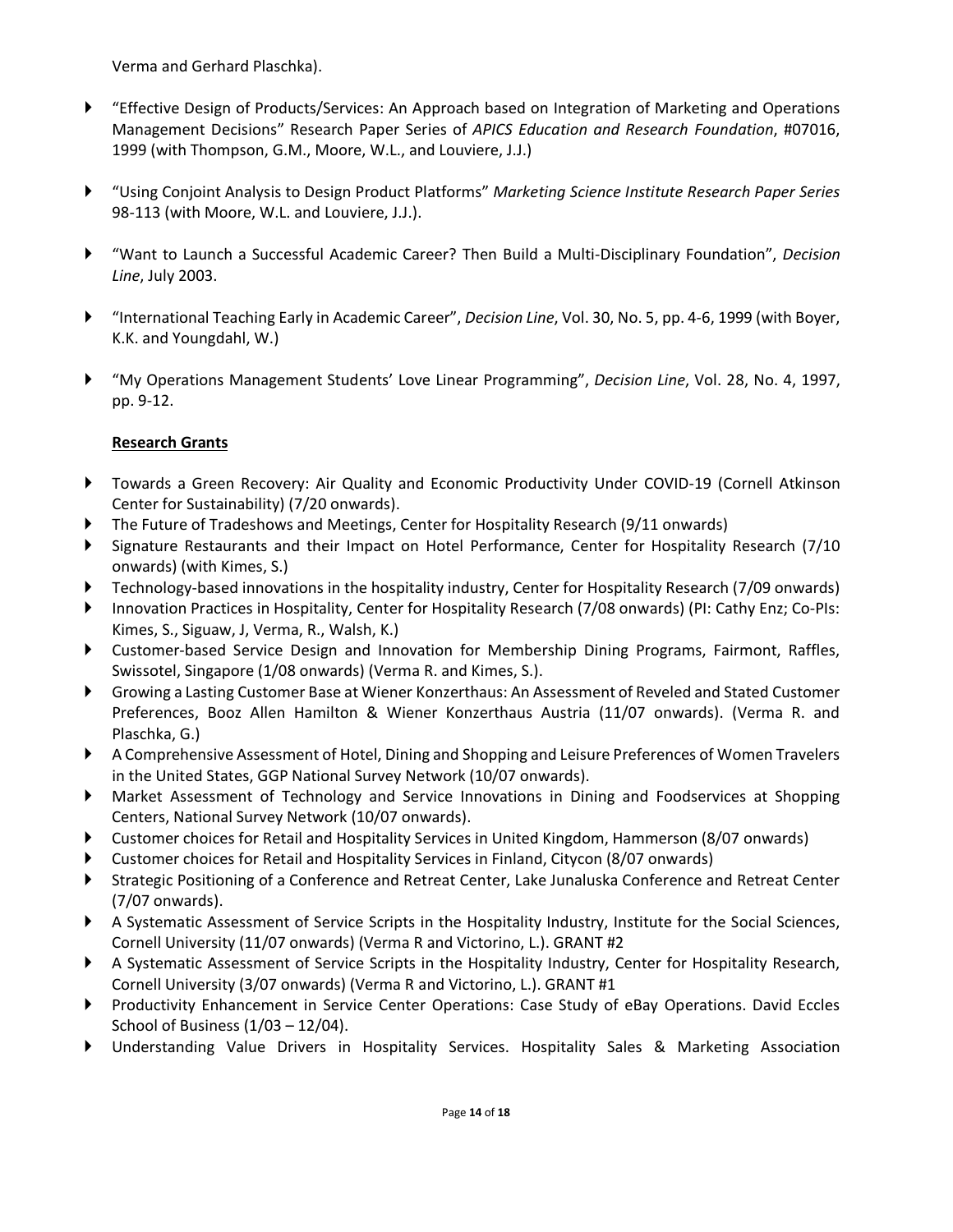International (1/02 – 6/03), (Verma R, Dev, C. and Plaschka, G.).

- ► The Role of Urban Forests and Greenfrastructure on Suburban Sprawl and on Housing Choice Decisions: An Exploratory Study, United States Department of Agriculture – Forest Service (6/99 - 5/02). (Verma R and Louviere, J.)
- Brand Equity of Financial Services in New Distribution Channels (e.g. Internet and E-Commerce). Funded by NCR Knowledge Laboratory, London, United Kingdom to University of Sydney, Australia. Sub-grant for USA data collection efforts. (6/99 - 12/99).
- ► Outdoor Recreation Site and Accommodation Choice under Capacity Constraints in National Forests. United States Department of Agriculture – Forest Service (6/98 - 7/01) (Verma R and Louviere, J.J.)
- ► Service Process Improvement for International Airport Food Court. Phi Airport Strategies, Inc. (6/98 12/98) (Pullman, M.E., Verma R and Goodale, J.C.)
- ▶ A Model for Effective Operations Management Integrating Customer Choice Patterns and Constrained Optimization Theory and Customer Choice Patterns. APICS and Marketing Science Institute (95-97) (Verma R, Thompson, G.M., Moore, W.L. and Louviere, J.J.).
- ► The Value of E-Learning Technologies in Business Administration Courses: An Assessment of Student Preferences. DePaul University. Jointly funded by Quality of Instruction Council, University Academic Affairs, Office of Distance Learning, Commerce Technology Center, and Management Development Center. (3/01 – 12/01). (Verma, R, Plaschka, G., Kickul, J., Cook, L. and Hartman, L)
- ► Urban Housing Choice Decisions: An Analysis. DePaul University, Undergraduate Research Assistant Program. Support for an undergraduate research assistant (1/01 - 6/01).
- ► Integrated Design of Service Systems Based on Consumer Choice Models and Animated Computer Simulation Models. College of Commerce, DePaul University (Summer 00).
- ▶ Assessment of Service Quality & Culture in Hong Kong Banking Industry, University Research Council, DePaul University (6/00) (Cook, L and Verma R).
- ► Design of Health Care Delivery Systems, DePaul University, Undergraduate Research Assistant Program. Support for an undergraduate research assistant (1/00 - 6/00).
- ► Effective Design of Banking Services. Competitive Research Grant, University Research Council, DePaul University (95-97).

# **TEACHING**

# **Instructional Improvement Grants**

- ► *University Minor in Health, Hospitality and Design*. Engaged Curriculum Grant, Cornell University (2017- 19)
- ► *Designing Online Learning Environments*. Faculty Institute, Academic Technology Development, DePaul University (1/99 - 6/99).
- ▶ Service Process Improvement Using Computer Simulation. College of Commerce Technology Grant, DePaul University (6/98).
- ► *Incorporating Spreadsheet-based Quantitative Methods in Management Courses*. Instructional Quality Improvement Council, DePaul University (95-97)

# **Ph.D. Student Supervision**

# Chair / Co-Chair

- Bo van der Rhee (Ph.D. Univ. of Utah, David Eccles of Business, 2007)
	- o Professor, Nyenrode Business Univ., The Netherlands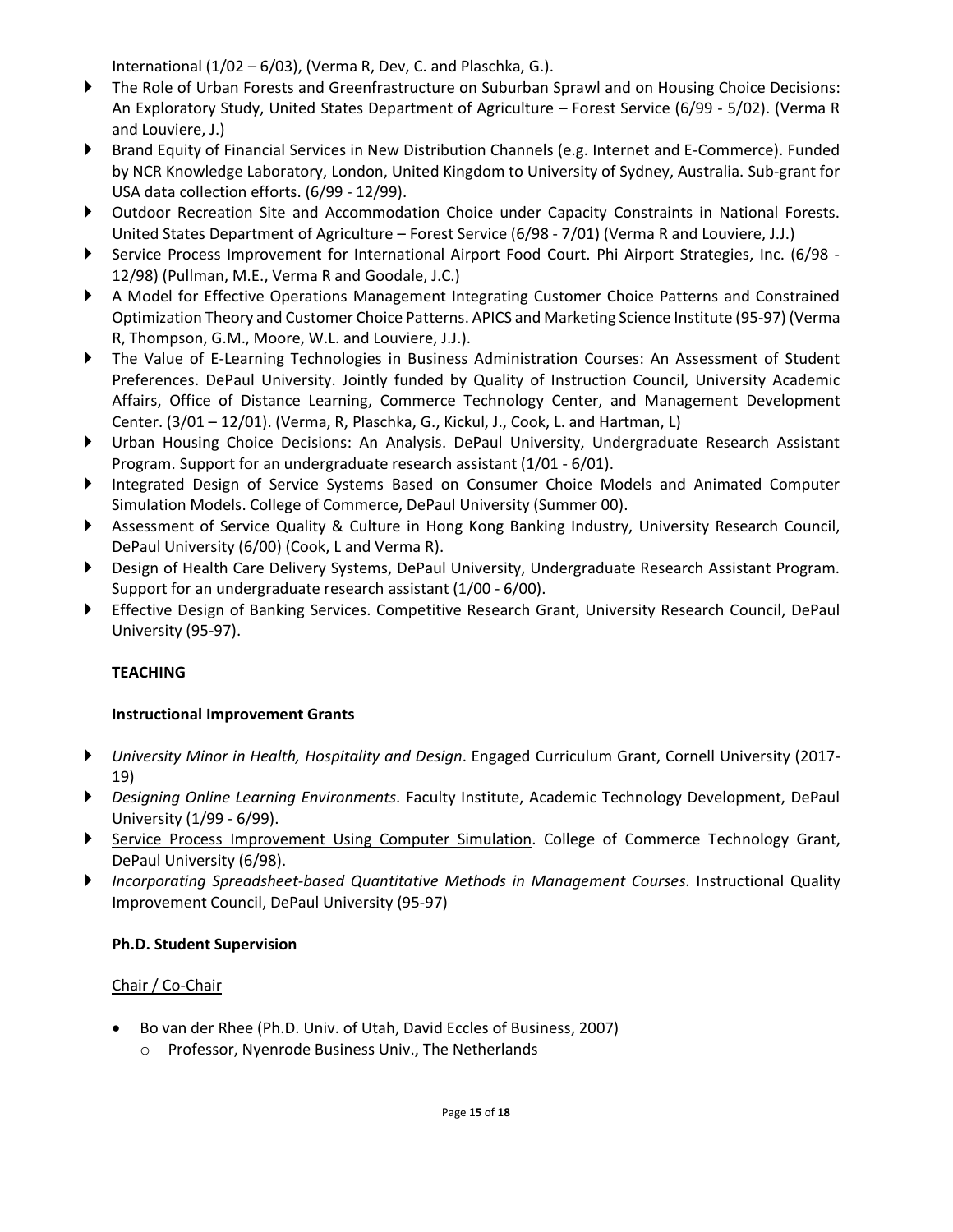- Liana Victorino (PhD, Univ. of Utah, David Eccles School of Business, 2008)
	- o Associate Professor, Univ. of Victoria, Canada
- Michael Dixon (PhD, Cornell Univ., School of Hotel Admin., 2011) o Associate Professor, Utah State University, USA.
- Matthew Walsman (PhD, Cornell Univ., School of Hotel Admin., 2016) o Assistant Professor, Rutgers University
- Lu Kong (Ph.D. Cornell Univ. Cornell SC Johnson College of Business, 2020)
	- o Assistant Professor, University of South Florida
- Alexis Strong (Ph.D. Student, Cornell University)

# Committee Member

- David Ding (PhD, Univ. of Utah, David Eccles School of Business, 2007) Associate Professor, Rutgers University.
- Iris Lui (PhD, Cornell Univ., School of Hotel Administration, 2009) Assistant Professor, Ming Chuan University, Taiwan.
- Jie Zhang (DBA, Univ. of Boston, School of Management, 2011) Associate Professor, Univ. of Victoria, Canada
- Jin-Kyung Kwak (PhD, Cornell Univ., Johnson Graduate School of Management, 2011) Associate Professor, Ehwa Women's University, S. Korea
- Enrico Secchi (PhD, Clemson Univ., College of Business and Behavioral Science, 2012) Sr. Lecturer, University College, Dublin, Ireland.
- Subharshee Sundar (PhD, Univ. of Utah, David Eccles School of Business, 2014) Associate Professor, University of Utah, USA
- Min Lee (Ph.D., Clemson University, College of Business and Behavioral Science, 2018) Assistant Professor, Baylor University, USA

# **PROFESSIONAL SERVICE ACTIVITIES**

• Co-Chair of QUIS Conference: 2012 (host), 2014, 2016, 2018, 2020-21.

# **Editorial Appointments**

- *Department Editor*: *Service Science*. (19+)
- *Guest Editor*: *Journal of Service Management*. Special issue on "Service Imperatives in Hospitality, Health and Design" (19+)
- *Guest Editor*: *Cornell Hospitality Quarterly*. Special issue on "QUIS16" (19+)
- *Guest Editor*: *Journal of Service Management*. Special issue on "QUIS13" (16-17)
- *Guest Editor*: *Service Science*. Special issue on "CHRS 2014" (15-16)
- *Guest Editor*: *Cornell Hospitality Quarterly*. Special issue on "QUIS13" (13 onwards)
- *Guest Editor*: *Journal of Service Management*. Special issue on "QUIS12" (11-12)
- *Guest Editor*: *Cornell Hospitality Quarterly*. Special issue on "QUIS12" (11-12)
- *Special Topics Forum Associate Editor*: *Decision Sciences*. "Service Innovation" (07-09).
- *Guest Editor*: *Journal of Operations Management*. Special issue on "Off-shoring of Knowledge and Service Operations" (05-07)
- *Guest Editor*: *Journal of Operations Management*. Special issue on "Operations Management in Not-For-Profit, Public, and Government Services" (03-05)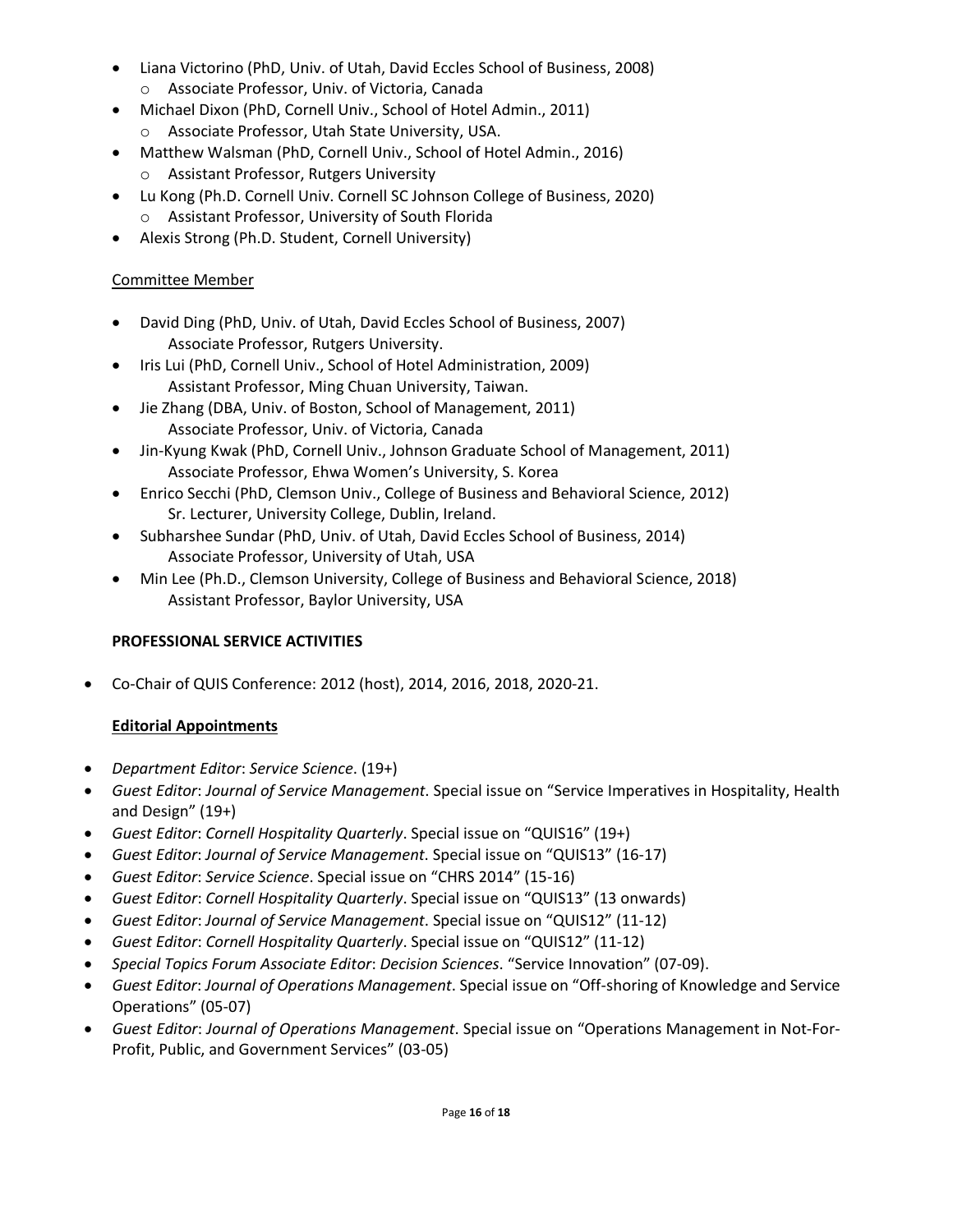- *Guest Editor*: *Journal of Operations Management*. Special issue on "Operations Management in Not-For-Profit, Public, and Government Services: Innovative Applications and Case Studies" (03-05)
- *Guest Editor*: *Journal of Operations Management*. Special issue on "New Issues and Opportunities in Service Design Research." (01-02)
- *Editor*: *POMS Chronicle* (03 06)
- *Senior Editor*: *Production and Operations Management* (04 onwards).
- *Associate Editor*: *Journal of Operations Management* (03-09); *Associate Editor*: *Decision Sciences* (05 onwards); *Associate Editor*: *Operations Management Research* (07-09)

# *Decision Sciences Institute (major responsibilities)*

- Vice President and Member of DSI Board, 11 13
- New Faculty Consortium Co-Coordinator, 10
- Chair, Doctoral Dissertation Competition, 07
- Chair, DSI Mini-conference Student Scholarship Competition, 07
- Faculty and Professional Development Program Co-Coordinator, 03
- New Faculty Consortium Co-Coordinator, 03
- Services Management Mini-conference Co-Coordinator, 02, 01

### *Production & Operations Management Society (major responsibilities)*

- Vice President (Colleges) and Member of POMS Board, 11-13
- Vice President (Education) and Member of POMS Board, 06-09
- VP Meetings, College of Service Operations, 05-07
- Editor, POMS Chronicle

### *Academy of Management (major responsibilities)*

• Coordinator Professional Development Workshop, Academy of Management Meeting, 03, 02, 01, 99

### **University Service (major responsibilities)**

### **Cornell University** (7/06-6/19)

- Faculty Fellow, Student Residence Halls (17-19)
- Member, University Internationalization Council (16 onwards)
- Member, Provost's Public Engagement Committee (13 onwards)
- Member, Presidential Sustainability Committee (11-15)
- Coordinator, Latin Honors Thesis Program (11 16)

**University of Utah,** David Eccles School of Business, Salt Lake City, USA (7/01 – 6/07)

- Vice-President, DESB Faculty (05 06)
- Area Coordinator, Operations Management (7/03 6/06)
- Co-Chair, Product and Service Innovation Conference, Park City (04, 05, 06)
- Coordinator (DESB), University Masters in Statistics Committee (7/05 6/06)
- Co-Chair, Engineering-Business Joint (pilot) Program (7/04 6/06)